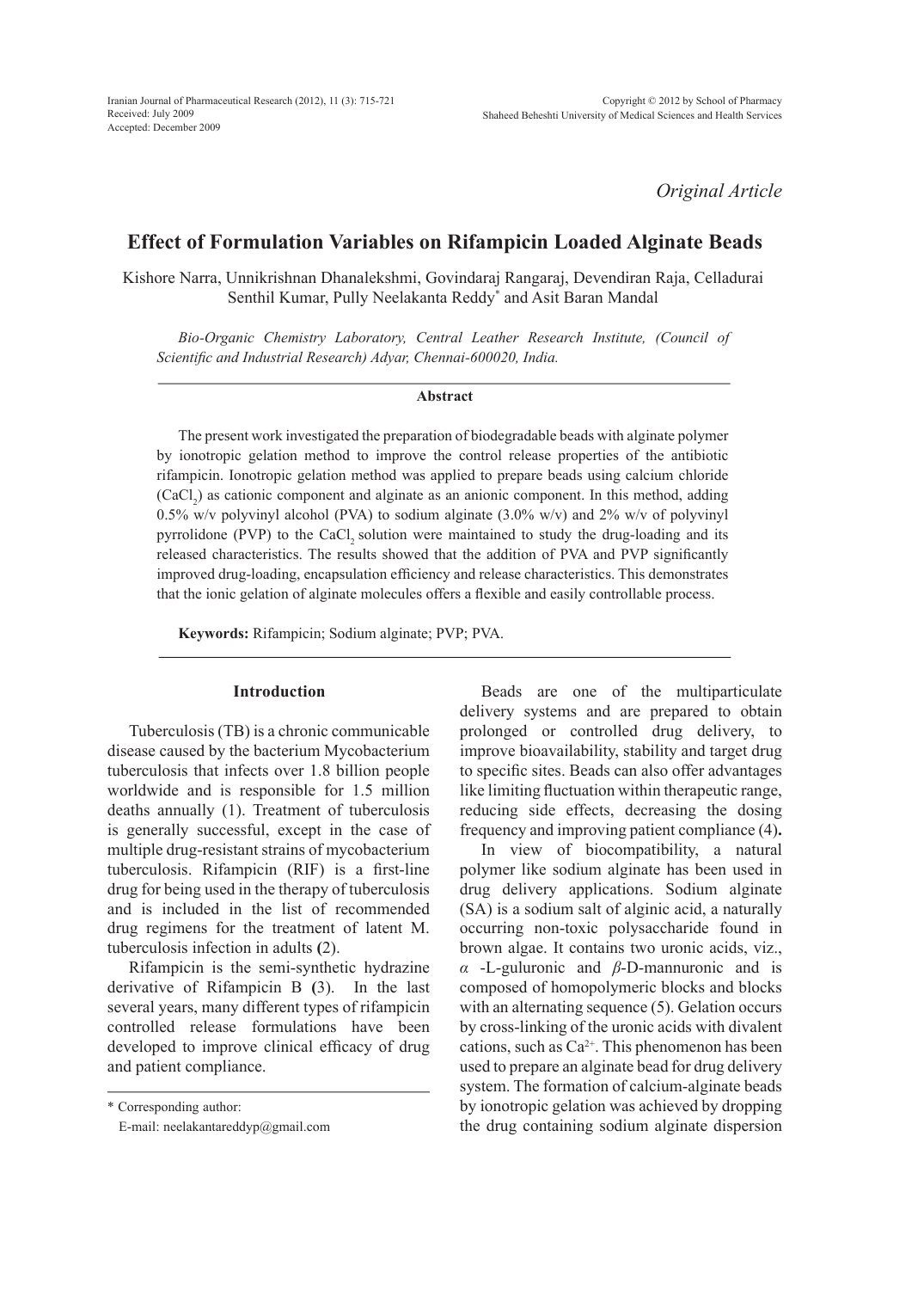| <b>Table 1.</b> I billulation design of Khampichi loaded soulum alginate beaus. |                     |             |             |           |         |  |  |  |
|---------------------------------------------------------------------------------|---------------------|-------------|-------------|-----------|---------|--|--|--|
| <b>FORMULATION CODE</b>                                                         | SODIUM ALGINATE (%) | $DRUG$ (mg) | $CaCl2(\%)$ | $PVP($ %) | PVA (%) |  |  |  |
| $F-1$                                                                           | 3.0                 | 250         |             | ---       | ---     |  |  |  |
| $F-2$                                                                           | 3.0                 | 250         |             | $- - -$   | 0.5     |  |  |  |
| $F-3$                                                                           | 3.0                 | 250         |             |           | $- - -$ |  |  |  |
| $F-4$                                                                           | 3.0                 | 250         |             |           | 0.5     |  |  |  |

**Table 1.** Formulation design of Rifampicin loaded sodium alginate beads.

into a CaCl<sub>2</sub> bath  $(6, 7)$ .

Drug released from calcium-alginate beads depends on the diffusion of the drug in the gel matrix (7). The release characteristics of the entrapped substances could be improved by surface complexation of alginate with watersoluble polymers into the beads, such as chondroitin sulfate (8).

Polyvinyl Alcohol (PVA) has been used in drug delivery applications because of its desirable properties such as nontoxicity and non-carcinogenicity. PVA is a highly hydrophilic polymer and has poor stability in water. To overcome this problem, PVA should be insolubilized by blending, copolymerization, grafting, and cross-linking. The polymer blending technique can be considered as a useful tool for the preparation of new alginate beads with PVA **(**4).

The choice of Polyvinyl Pyrrolidone (PVP) was due to its long-standing and safe record in biomedical/pharmaceutical application. Additionally, it has been reported to enhance drug circulatory time in plasma when used as delivery system (9).

In this study, we prepared sodium alginate beads using rifampicin as a model drug. The main objective of this study was to prevent drug leaching during preparation and to improve the drug release rate. We studied the addition of 0.5% w/v PVA to the sodium alginate solution, and the addition of  $2\%$  w/v PVP to the CaCl, solution on the drug-loading and also *in-vitro*  release characteristics.

### **Experimental**

### *Materials*

Sodium alginate was purchased from Himedia laboratories (Mumbai, India). Rifampicin, polyvinyl alcohol (PVA) and polyvinyl pyrrolidine (PVP) were obtained from Sigma Aldrich chemie GmbH, (Sigma Aldrich, Germany). Calcium chloride  $(CaCl<sub>2</sub>)$  was purchased from Rankem laboratories (Mumbai, India).

### *Preparation of Rifampicin-alginate beads*

Three % w/v of Sodium alginate solution was prepared in 25 mL of deionized water under gentle mixing while heating. Two hundred and fifty mg of rifampicin was added to this sodium alginate solution and stirred using an over head stirrer (Remi instruments, Mumbai) for 5-10 min at 1000 rpm to obtain a homogenous mixture. The mixture was kept aside until the air bubbles disappeared completely and then it was extruded dropwise into 50 mL of 1% calcium chloride solution through the 26 gauge needle (F-1 beads). Similarly the F-2 beads were prepared by incorporating 0.5% w/v PVA into drug-alginate mixture and extruding dropwise into 50 mL of  $1\%$  CaCl<sub>2</sub> solution. F-3 beads were prepared by extruding the drugalginate mixture dropwise into the 50 mL of 1%  $CaCl<sub>2</sub>$  solution containing 2% w/v of PVP. F-4 beads were prepared by incorporating 0.5% w/v of PVA and drug-alginate mixture into 50 mL of 1% CaCl<sub>2</sub> solution containing 2% of PVP. The differently prepared formulations were presented in Table 1. The gel beads were cured in gelation solution for 1 h, then filtered, and rinsed several times with distilled water and dried at 45° C for 12-16 h in hot air oven.

## *Fourier transforms infrared measurements (FTIR)*

The drug and polymer interactions were studied by infrared spectroscopy. The IR spectra were recorded in the wavelength region 400- 4000 cm-1 for pure rifampicin, sodium alginate, plain alginate beads and Rifampicin loaded alginate beads using Thermo Nicolet, Avatar 320 (USA) instrument.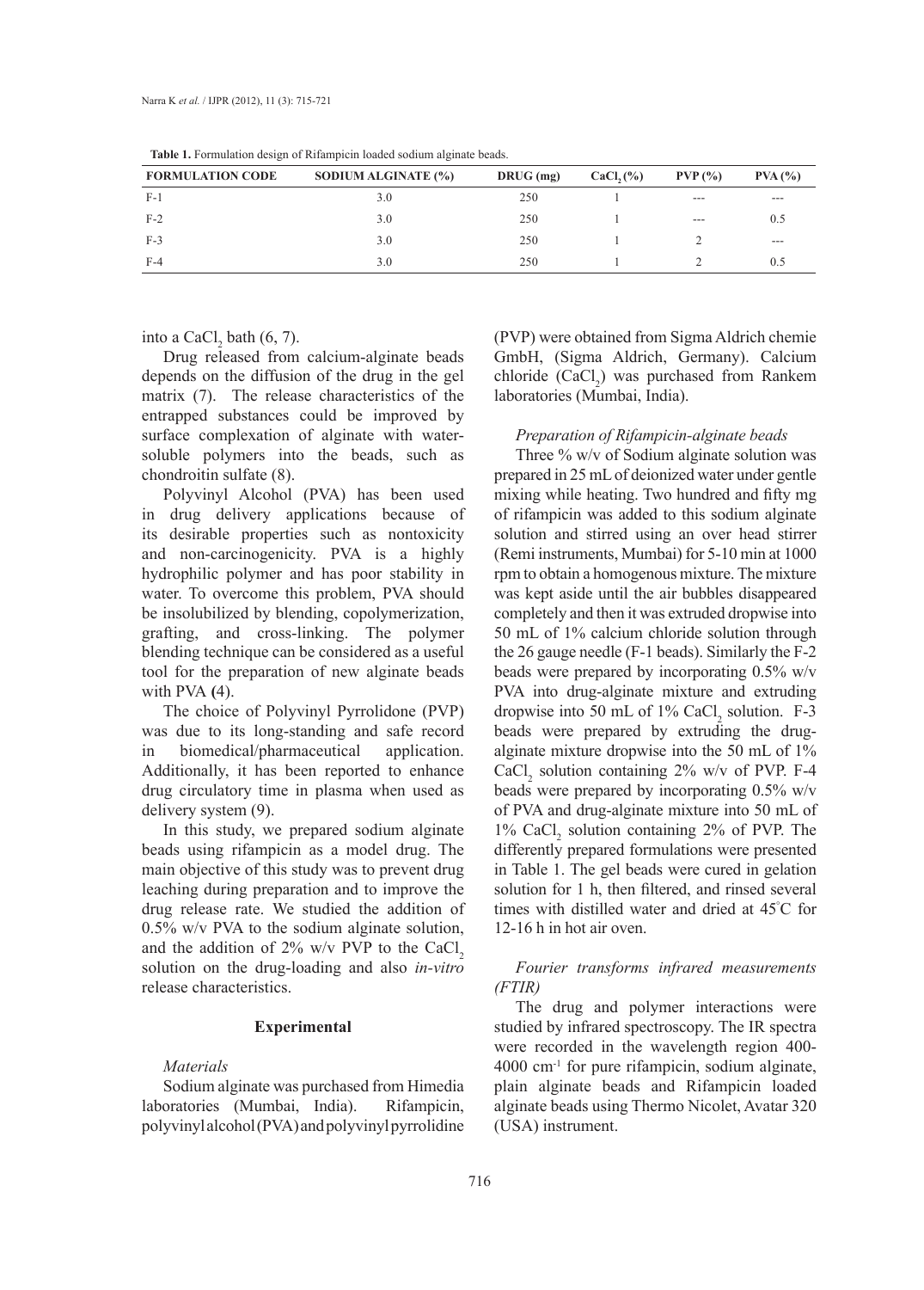# *Scanning electron microscope (SEM)*

The morphology and surface structure of the beads were observed using SEM photographs taken with Jeol JSM-6360 instrument. The beads were made conductive by sputtering thin coat of platinum under vaccum using Jeol JFC-1600 autofine coater and then the images were recorded at magnification of 80x.

### *Determination of drug content of the beads*

The known amount of beads was crushed in a mortar with a pestle and transferred into a beaker containing 100 mL phosphate buffer with pH of 7.4 and stirred using overhead stirrer for the complete swelling and bursting of the beads, then the solution was filtered through 0.45 µm membrane filter and the concentration of drug in the solution was determined after appropriate dilution through phosphate buffer with pH of 7.4, using UV spectrophotometer (Perkin Elmer) at 475 nm. The drug-loading and percentage of entrapment efficiency was then calculated as the formulas indicate.

| percentage<br>entrapment<br>efficiency |  | Practical drug loading   | $\sim 100$ |
|----------------------------------------|--|--------------------------|------------|
|                                        |  | Theoretical drug loading |            |

$$
percentage\ndrug loading = \frac{Practical drug loading}{Theoretical drug loading} \times 100
$$

#### *In-vitro drug release*

The *in-vitro* drug release from the beads was studied in buffer with pH of 1.2 and 7.4, using shaking incubator. The known quantity of alginate beads (100 mg) from each formulation was transferred into conical flasks containing 100 mL of buffer solution and the flasks were shaken with a rate of 50 rpm at 37°C. The samples of 5 mL aliquots was withdrawn at predetermined time intervals and the same volume of fresh preheated buffer medium was replaced into the conical flasks to maintain sink condition throughout the experiment. The withdrawn aliquots was filtered and analyzed for drug content using UV spectrophotometer at 475 nm after suitable dilution with respective buffer solutions.

## **Results and Discussion**

## *FTIR studies*

The IR spectra of the substances used in the formulation and the prepared beads were shown in the Figures 1, 2, 3 and 4.

The IR spectra of the Rifampicin formulated beads' peaks were at, 2928.22, 2373.2, 1420.9 and 1033.33 cm-1 corresponding to alginate and also at 3311.11, 1619.18 and 1242.85 cm-1 corresponding to the drug. This confirms that there was no interaction between the drug and the substances used in the formulation.

### *SEM analysis*

A SEM photograph of formulation (F-4), a single bead taken at 80x magnification, was shown in Figure 5. As seen from the figure, the drug loaded beads were almost of spherical in shape and have a rough surface.

#### *Drug-loading and entrapment efficiency*

The drug-loading and entrapment efficiency of different formulations were shown in Table 1. The formulation (F-4) with 0.5% w/v PVA and 2% w/v PVP shows better drug-loading efficiency compared to the other formulations.

# *Effect of PVA on drug-loading and entrapment efficiency*

The addition of PVA to the drug-alginate mixture solution (F-2) resulted in a large increase of loading and entrapment of drug in alginate beads. This may be due to an increase in viscosity of the bead preparation solution. As a result, alginate trapped more drug molecules and so loading and entrapment efficiency increased compared to the absence of PVA in drug-alginate mixture  $(4)$ .

# *Effect of PVP on drug-loading and entrapment efficiency*

The addition of PVP to the cross linking solution (F-3) has shown significant increase in the drug-loading and entrapment efficiency. This may be due to the increase in viscosity of the cross linking solution by PVP, so that it may block the pores of the alginate beads and hence it may prevent the drug leaching to the cross linking solution.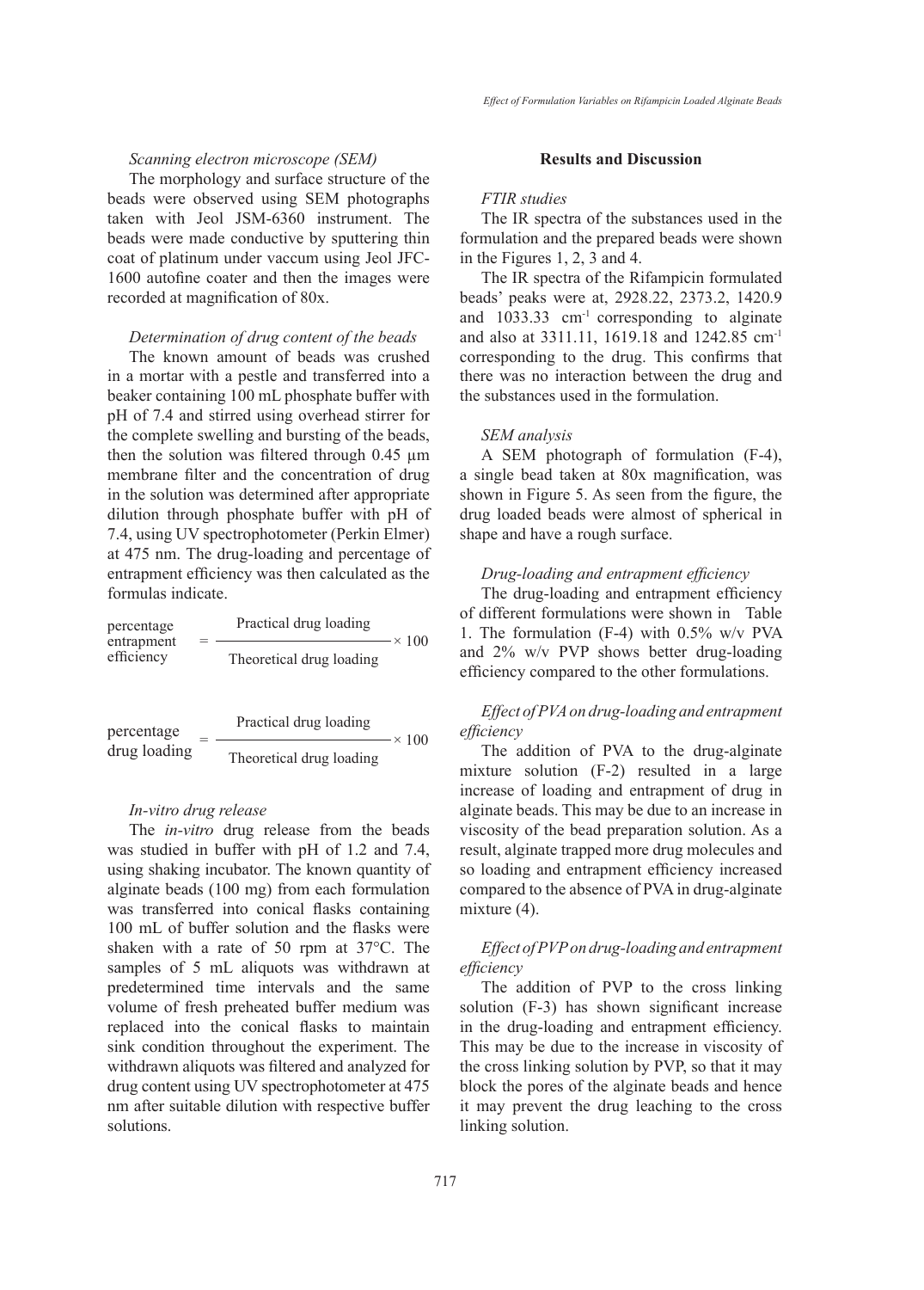

**Figure 1.** IR spectra of sodium alginate.



**Figure 2.** IR spectra of Rifampicin.



**Figure 3.** IR spectra of sodium alginate beads.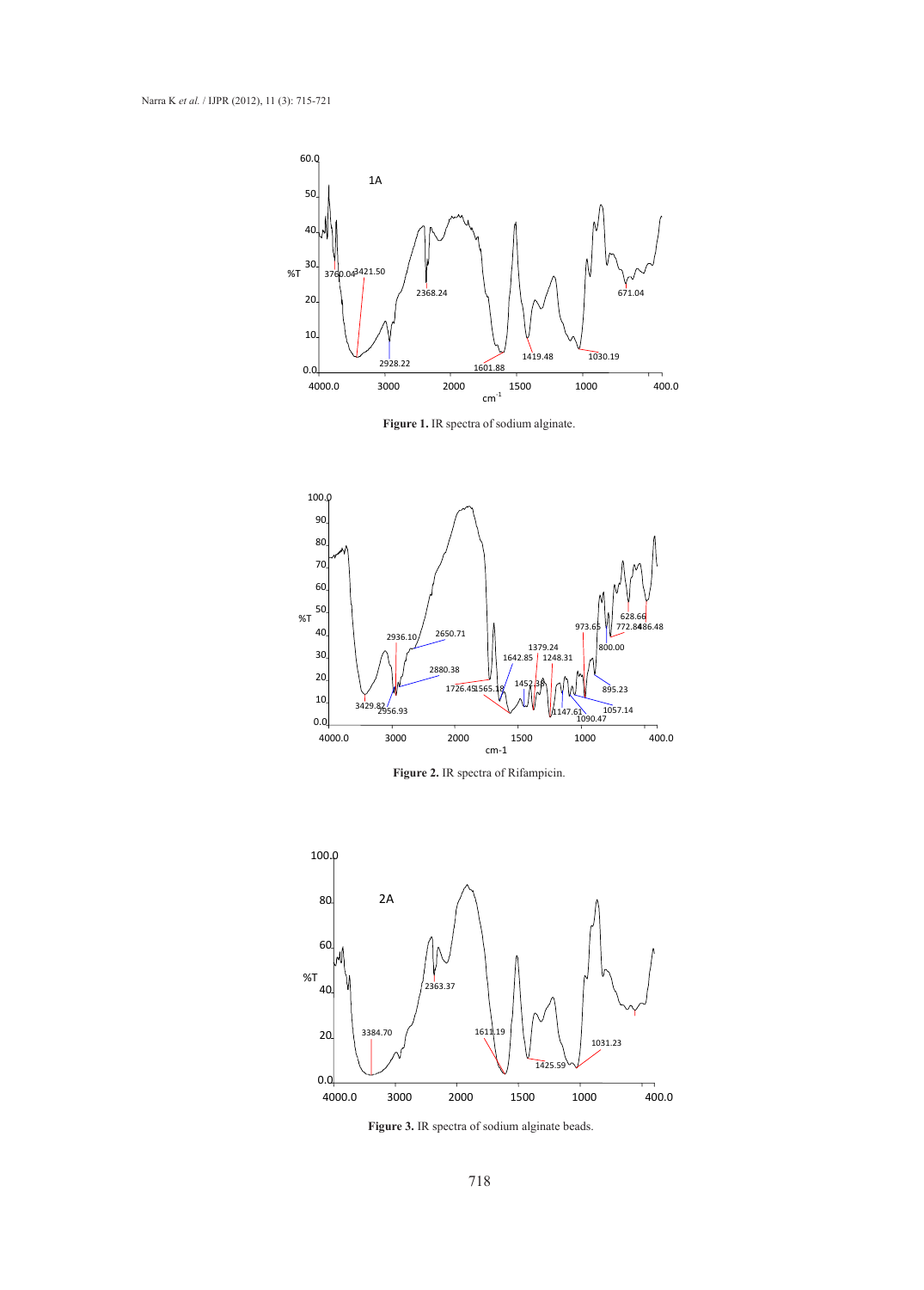

**Figure 4.** IR spectra of Rifampicin loaded sodium alginate beads.

### *In-vitro drug release*

The drug release from the alginate beads were studied in buffer solutions with pH of 1.2 and 7.4 at 37°C. Figures 6 and 7 demonstrate the drug release in respective buffer solutions from different formulation. A pronounced difference was observed in the release data between pH of 1.2, and 7.4. The formulation (F-4) showed the better sustained drug release was achieved compared to the other formulations.

At acidic pH, rifampicin release from gel beads was low (1-5%) in all formulations for 2 h. At low pH values, the less swelling should reduce the matrix permeability and limit the drug diffusion (4)**.** At this pH, alginate was protonated into insoluble form of alginic acid which displays properties of swelling and explained the

low amount of release. An increase in the release rate (40-90%) was observed at pH of 7.4 in 8 hr. At pH of 7.4, the deprotonation of alginic acid caused disintegration of the bead systems and nearly completed the release of rifampicin as soluble molecular form.

When PVA was added to the drug-alginate mixture (F-2), rifampicin release rate was decreased as it is seen from the Figures 6 and 7. Alginate is a natural water-soluble polymer and contains hydroxyl and carboxyl groups, which imparts hydrophilicity to the molecule. On the other hand, PVA is virtually a linear polymer with a small hydrated volume compared to alginate and thus PVA produces a compact network of macromolecular chains in the blend beads. Therefore, penetration of liquid molecules



**Figure 5**. SEM photograph of Rifampicin loaded bead (F-4) at 80x.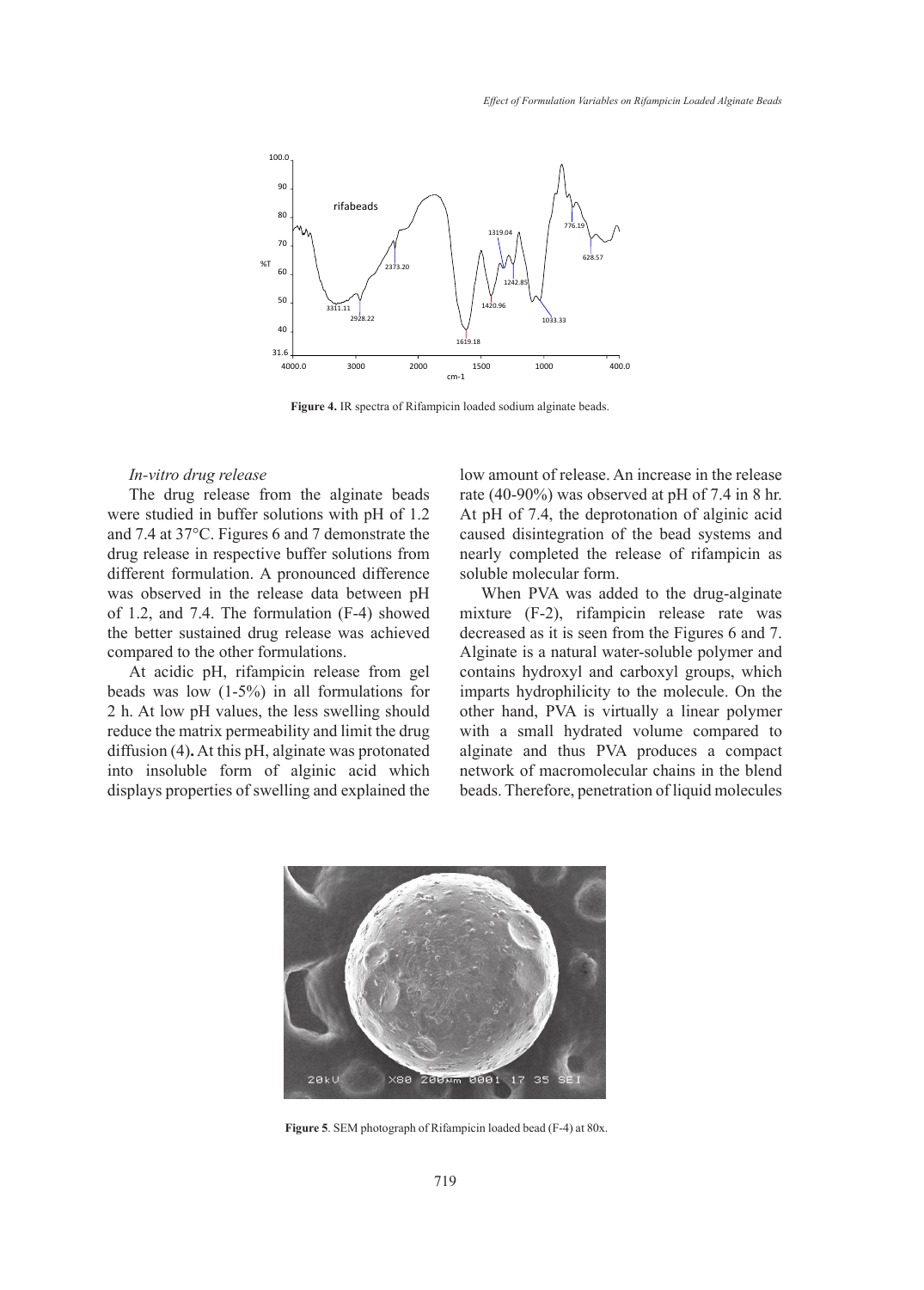

**Figure 6**. *In-vitro* Drug release at pH of 1.2.

**IN-VITRO DRUG RELEASE AT pH 7.4**



**Figure 7.** *In-vitro* Drug release at pH of 7.4.

through PVA contained drug alginate beads and then diffusion of drug to external medium is difficult compared to the drug-alginate beads (4).

The carbonyl group of PVP has a high molecular weight of approximately 1,000,000 Da and it is hypothesized that diffusion of the PVP within the bead is inhibited by its high molecular weight. The presence of PVP in the formulation leads to a modulation of the drug release from the 'pseudo-gel layer'surrounding the bead, which controls the drug release rate (10).

### **Conclusion**

The rifampicin loaded sodium alginate beads were prepared by ionic gelation method. In this method, various formulation variables such as the addition of PVA to the drug-alginate mixture and addition of PVP to cross linking solution were studied. High drug-loading, encapsulation efficiency and sustained drug release were obtained in F4 formulation. Previously, no substantial work have been reported by employing PVP in the cross linking solution. Hence, PVA and PVP can be used in the formulation to improve *in-vitro* characteristics of rifampicin loaded alginate beads

#### **References**

(1) Rajesh P, Zahoor A, Sharma S and Khuller GK. Nanoparticle encapsulated antitubercular drugs as a potential oral drug delivery system against murine tuberculosis. *Tuberculosis* (2003) 83: 373-378.